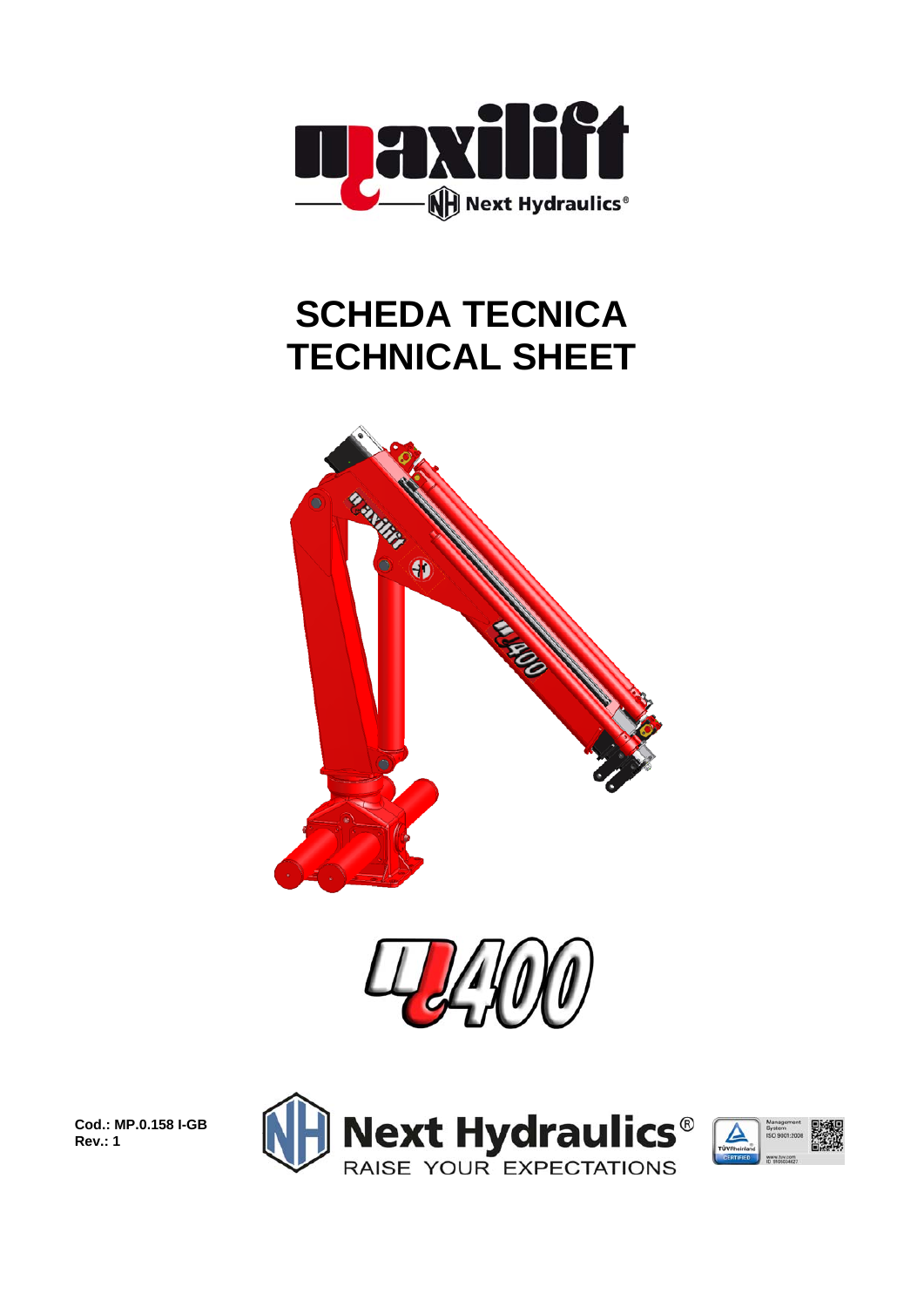





| <b>GRU-CRANE</b> | A   | в   | C    | D           | L max |
|------------------|-----|-----|------|-------------|-------|
| <b>ML 400.2</b>  | 710 | 200 | 920  | 550         | 3640  |
| ML 400.3         | 730 | 240 | 980  | 800         | 4700  |
| <b>ML 400L.2</b> | 670 | 270 | 950  | 740<br>4390 |       |
| <b>ML 400L.3</b> | 690 | 320 | 1020 | 1100        | 5750  |
| <b>ML 400L.4</b> | 700 | 360 | 1060 | 1370        | 6830  |

L max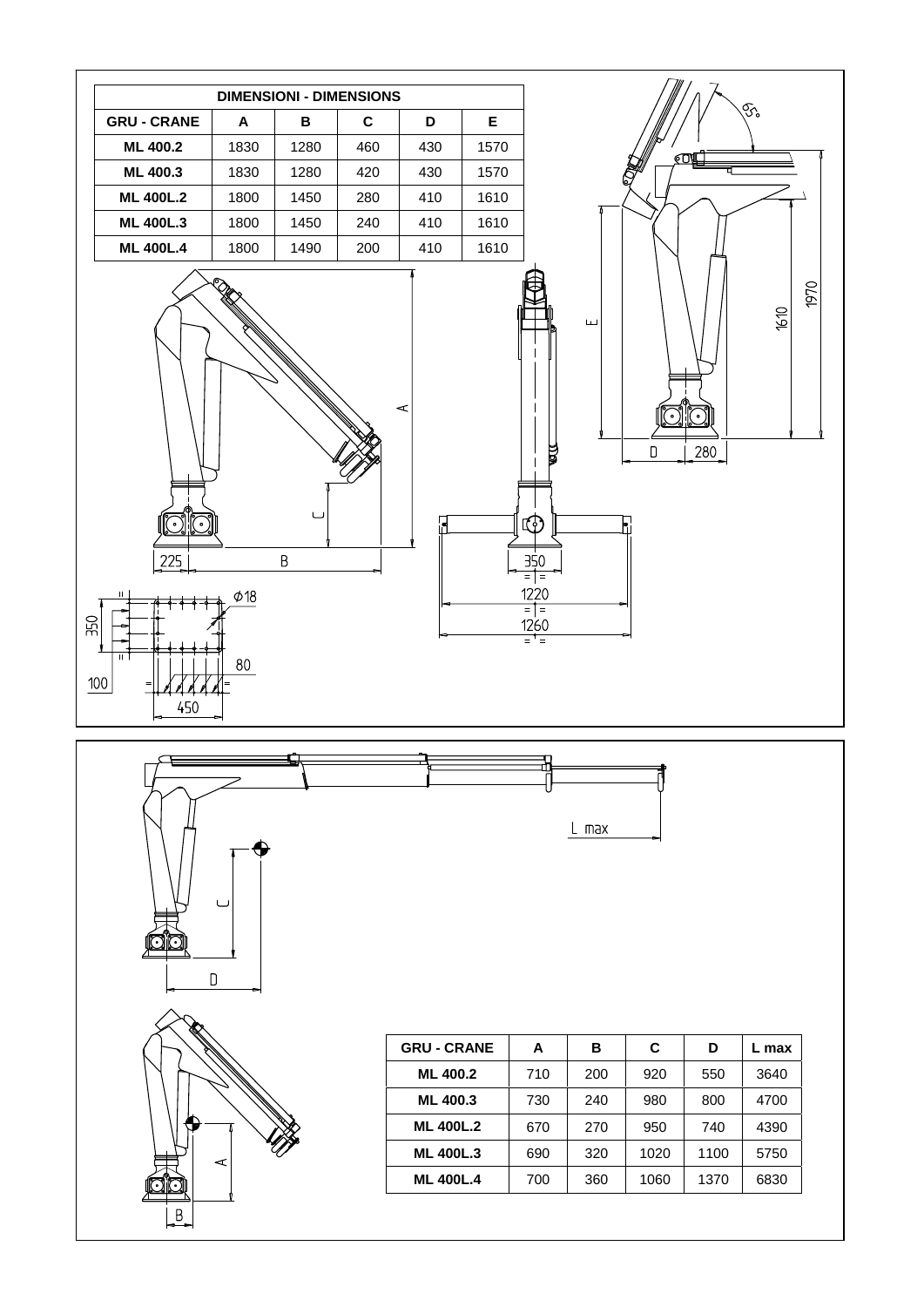

Consolle con comando a distanza / Control station with remote control



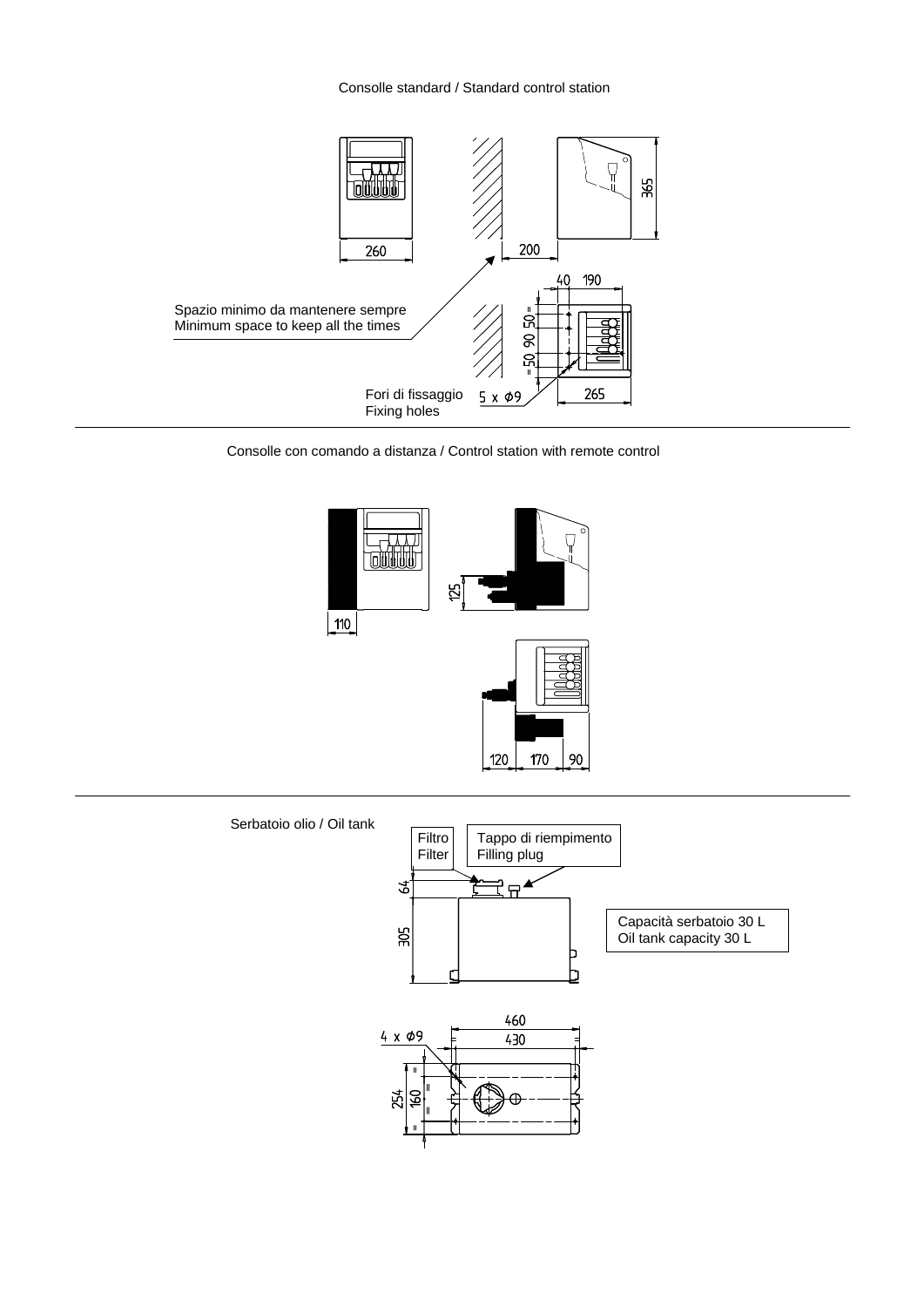|                                                                                                | <b>VERSIONE - VERSION</b>                                                                             |                                  |                                |                                                       |                                                |  |  |  |
|------------------------------------------------------------------------------------------------|-------------------------------------------------------------------------------------------------------|----------------------------------|--------------------------------|-------------------------------------------------------|------------------------------------------------|--|--|--|
|                                                                                                |                                                                                                       | ML 400.3                         | <b>ML 400L.2</b>               | <b>ML 400L.3</b>                                      | <b>ML 400L.4</b>                               |  |  |  |
|                                                                                                |                                                                                                       |                                  |                                |                                                       |                                                |  |  |  |
|                                                                                                |                                                                                                       |                                  |                                |                                                       |                                                |  |  |  |
|                                                                                                | 2                                                                                                     | 3                                | 2                              | 3                                                     | $\overline{4}$                                 |  |  |  |
|                                                                                                |                                                                                                       |                                  |                                |                                                       |                                                |  |  |  |
|                                                                                                | 3.64                                                                                                  | 4.70                             | 4.39                           | 5.75                                                  | 6.83                                           |  |  |  |
|                                                                                                |                                                                                                       |                                  |                                |                                                       |                                                |  |  |  |
|                                                                                                | $360^\circ$                                                                                           |                                  |                                |                                                       |                                                |  |  |  |
|                                                                                                |                                                                                                       |                                  |                                |                                                       |                                                |  |  |  |
|                                                                                                |                                                                                                       |                                  |                                |                                                       |                                                |  |  |  |
|                                                                                                |                                                                                                       |                                  |                                |                                                       |                                                |  |  |  |
|                                                                                                | 16                                                                                                    |                                  |                                |                                                       |                                                |  |  |  |
|                                                                                                |                                                                                                       |                                  |                                |                                                       |                                                |  |  |  |
|                                                                                                |                                                                                                       |                                  |                                |                                                       | 7.50                                           |  |  |  |
|                                                                                                |                                                                                                       |                                  |                                |                                                       |                                                |  |  |  |
| PORTATA CONSIGLIATA                                                                            |                                                                                                       |                                  |                                |                                                       |                                                |  |  |  |
|                                                                                                |                                                                                                       |                                  |                                |                                                       |                                                |  |  |  |
|                                                                                                |                                                                                                       |                                  |                                |                                                       |                                                |  |  |  |
|                                                                                                |                                                                                                       |                                  |                                |                                                       |                                                |  |  |  |
|                                                                                                |                                                                                                       |                                  |                                |                                                       | 570                                            |  |  |  |
|                                                                                                |                                                                                                       |                                  |                                |                                                       |                                                |  |  |  |
| <b>SPECIFICHE ARGANO - WINCH SPECIFICATIONS</b>                                                |                                                                                                       |                                  |                                |                                                       |                                                |  |  |  |
|                                                                                                |                                                                                                       |                                  |                                |                                                       |                                                |  |  |  |
| ARGANO TIRO DIRETTO MAX. (3°STRATO)<br>MAX. WINCH SINGLE LINE CAPACITY (3 <sup>rd</sup> LAYER) |                                                                                                       |                                  |                                |                                                       |                                                |  |  |  |
|                                                                                                |                                                                                                       |                                  |                                |                                                       |                                                |  |  |  |
|                                                                                                | m/min                                                                                                 | 15                               |                                |                                                       |                                                |  |  |  |
|                                                                                                | U.M.<br><b>KNm</b><br>$N^{\circ}$<br>m<br>$\circ$<br>$\circ$<br><b>kNm</b><br>m<br>l/min<br>bar<br>kg | 4.85<br>460<br><b>U.M.</b><br>kg | <b>ML 400.2</b><br>5.85<br>500 | 42<br>$15^{\circ}$<br>5.60<br>$15 - 18$<br>230<br>490 | 6.85<br>540<br>990 ("CE")<br>1000 (EXTRA "CE") |  |  |  |

| KUPE RAISING SPEED (3 LAYER)      |       |    |
|-----------------------------------|-------|----|
| VELOCITA' DISCESA FUNE (3°STRATO) |       |    |
| ROPE LOWERING SPEED (3rd LAYER)   | m/min | 20 |
| <b>DIAMETRO FUNE</b>              |       |    |
| ROPE DIAMETER                     | mm    | 8  |
| LUNGHEZZA FUNE                    |       |    |
| ROPE LENGTH                       | m     | 30 |
| PESO KIT ARGANO                   |       |    |
| WINCH KIT WEIGHT                  | kg    | 75 |

| <b>TEMPI DI FUNZIONAMENTO</b> |         |                |                      |       |        |        |        | <b>OPERATING TIMES</b> |                     |        |        |        |
|-------------------------------|---------|----------------|----------------------|-------|--------|--------|--------|------------------------|---------------------|--------|--------|--------|
| ROTAZ.                        | SOLLEV. | <b>DISCESA</b> | <b>USCITA</b>        |       |        |        |        | <b>RIENTRO</b>         |                     |        |        |        |
| SLEW.                         | LIFTING | LOWER.         | <b>EXTENSION OUT</b> |       |        |        |        |                        | <b>EXTENSION IN</b> |        |        |        |
| (rpm)                         | (sec)   | (sec)          | (sec)                |       |        |        |        |                        | (sec)               |        |        |        |
|                               |         |                | 400.2                | 400.3 | 400L.2 | 400L.3 | 400L.4 | 400.2                  | 400.3               | 400L.2 | 400L.3 | 400L.4 |
| 2.3                           | 13      | 11             | 17                   | 22    | 20     | 31     | 36     | 10                     | 12                  | 12     | 18     | 21     |

**Versioni con argano / Winch versions**: Portata massima 990 kg (versione "CE") o 1000 kg (versione EXTRA "CE"), in tiro diretto, senza limitatore di tiro; sbracci invariati. / Maximum lifting capacity 990 kg ("CE" version) or 1000 kg (EXTRA "CE" version), in single pull line, without strain limiting device; outreaches unchanged.

**Stabilizzatori / Stabilizers**: Riferirsi ai modelli 1 EMO/1EHO o 1 EMA/1 EHA su catalogo MAXISTAB. / Refer to models 1 EMO/1EHO or 1 EMA/1 EHA on MAXISTAB catalogue.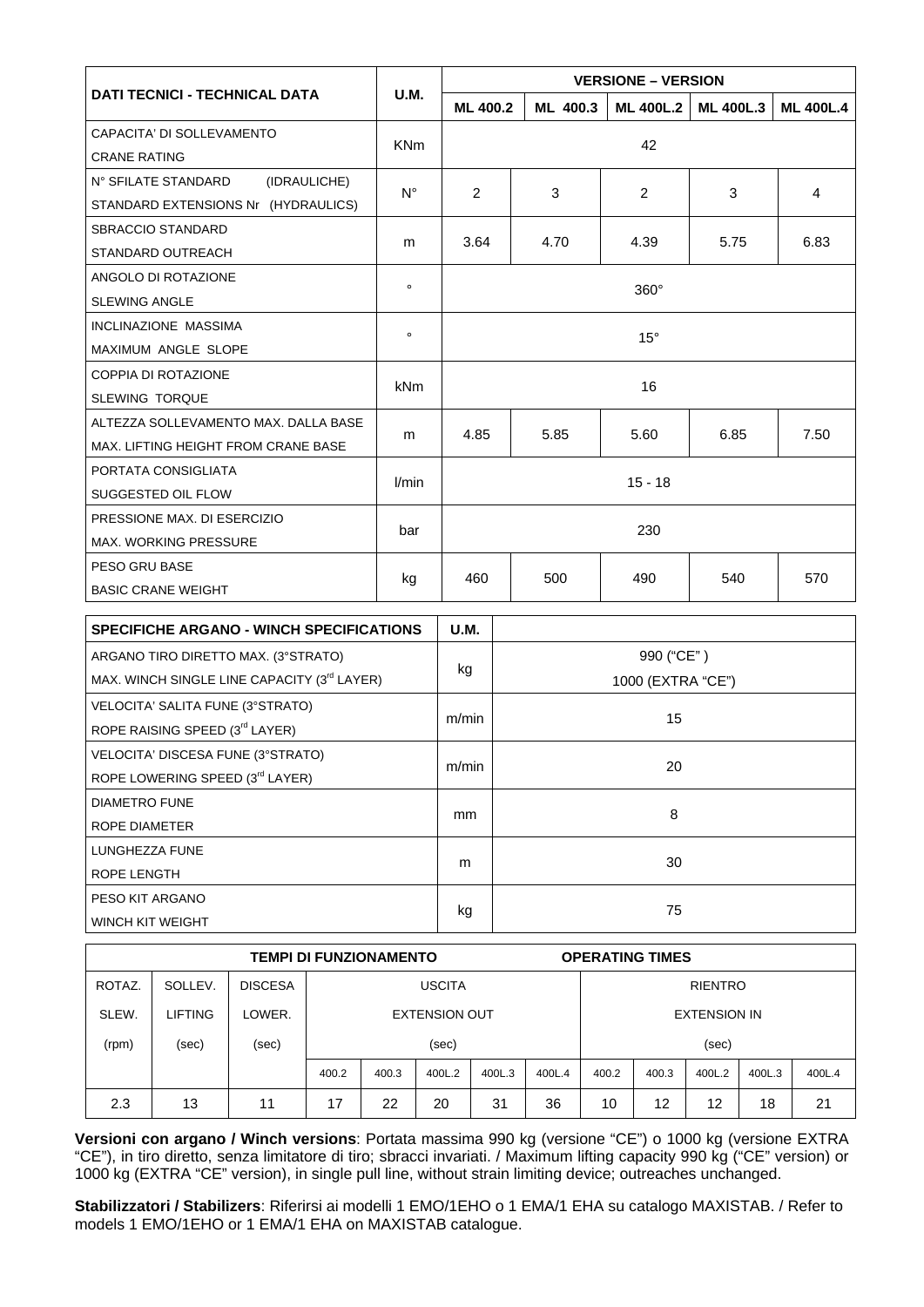

Nella versione "**LM**", le prolunghe meccaniche non sono controllate dal limitatore In the "**LM**" version, the mechanical extensions are not controlled by the load limiter